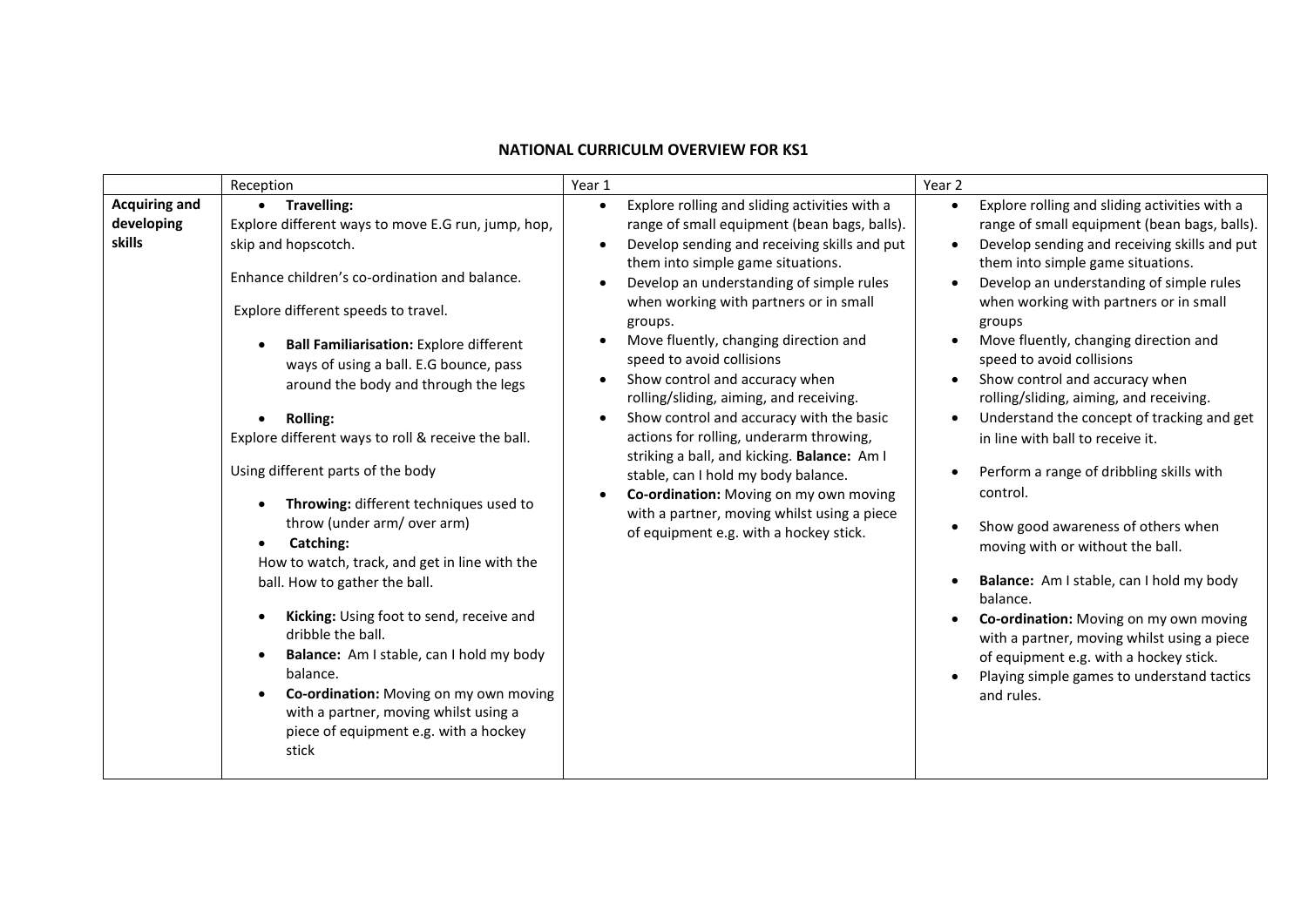| Recognise,<br>observe and<br>apply rules in<br>competitive<br>and<br>cooperative<br>games and use<br>and apply<br>simple tactics | Teaching children how to score games.<br>$\bullet$<br>Explore different ways of sending<br>$\bullet$<br>equipment so it's difficult to intercept or<br>stop.<br>Playing simple games to understand<br>tactics and rules.                                                                                                                                                                                                                                                                               | Teaching children how to score games.<br>٠<br>Understand tactics for aiming & need for<br>accuracy.<br>Explain the difference between helping a<br>$\bullet$<br>partner & need for accuracy.<br>Explore different ways of sending<br>$\bullet$<br>equipment so it's difficult to intercept or<br>stop.<br>How to defend their targets/ make it<br>difficult for them to score.<br>Playing simple games to understand tactics<br>and rules.                                                                                                                                                            | Teaching children how to score games.<br>Understand tactics for aiming & need for<br>accuracy.<br>Explain the difference between helping a<br>partner & need for accuracy.<br>Explore different ways of sending<br>equipment so it's difficult to intercept or<br>stop.<br>How to defend their targets/ make it<br>difficult for them to score<br>Understand the concepts of aiming and<br>judging distances, and moving into space.<br>Learn the qualities of different implements<br>and which are easier to use in chosen<br>situations.<br>Learn how to adapt to the position of<br>others in game situations<br>Playing simple games to understand tactics<br>and rules. |
|----------------------------------------------------------------------------------------------------------------------------------|--------------------------------------------------------------------------------------------------------------------------------------------------------------------------------------------------------------------------------------------------------------------------------------------------------------------------------------------------------------------------------------------------------------------------------------------------------------------------------------------------------|-------------------------------------------------------------------------------------------------------------------------------------------------------------------------------------------------------------------------------------------------------------------------------------------------------------------------------------------------------------------------------------------------------------------------------------------------------------------------------------------------------------------------------------------------------------------------------------------------------|-------------------------------------------------------------------------------------------------------------------------------------------------------------------------------------------------------------------------------------------------------------------------------------------------------------------------------------------------------------------------------------------------------------------------------------------------------------------------------------------------------------------------------------------------------------------------------------------------------------------------------------------------------------------------------|
| Perform<br>dances /<br>gymnastic<br>routines using<br>simple<br>movement<br>patterns                                             | Performing a range of balances working<br>$\bullet$<br>with control. Showing movement and<br>stillness in their dance or gymnastics<br>Explore ways of travelling at different<br>levels along different pathways or using<br>apparatus.<br>Show awareness of each other, floor<br>spaces, mats, and small apparatus.<br>Explore Rhythmic gymnastics using ribbon<br>$\bullet$<br>sticks, balls, and hoops.<br>Exploring different types of shapes.<br>$\bullet$<br>Perform a range of jumps and leaps | Performing a range of balances working<br>$\bullet$<br>with control, accuracy. Showing movement<br>and stillness in their dance or gymnastics.<br>Perform a range of leaps/jumps that show<br>$\bullet$<br>control at both take-off and landing.<br>Explore ways of travelling at different levels<br>$\bullet$<br>and speeds along different pathways or<br>using apparatus.<br>Show awareness of each other, floor<br>$\bullet$<br>spaces, mats, the equipment and<br>apparatus.<br>Explore Rhythmic gymnastics using ribbon<br>sticks, balls, and hoops.<br>Working together in small groups or in | Performing a range of balances working<br>with control, accuracy, and efficiency.<br>Showing movement and stillness in their<br>dance or gymnastics routines.<br>Perform a range of leaps/jumps that show<br>power, control, and consistency at both<br>take-off and landing.<br>Explore ways of travelling at different levels<br>and speeds along different pathways or<br>using small and large pieces of apparatus.<br>Show awareness of each other, floor<br>spaces, mats, the equipment, and<br>apparatus.<br>Explore Rhythmic gymnastics using ribbon                                                                                                                  |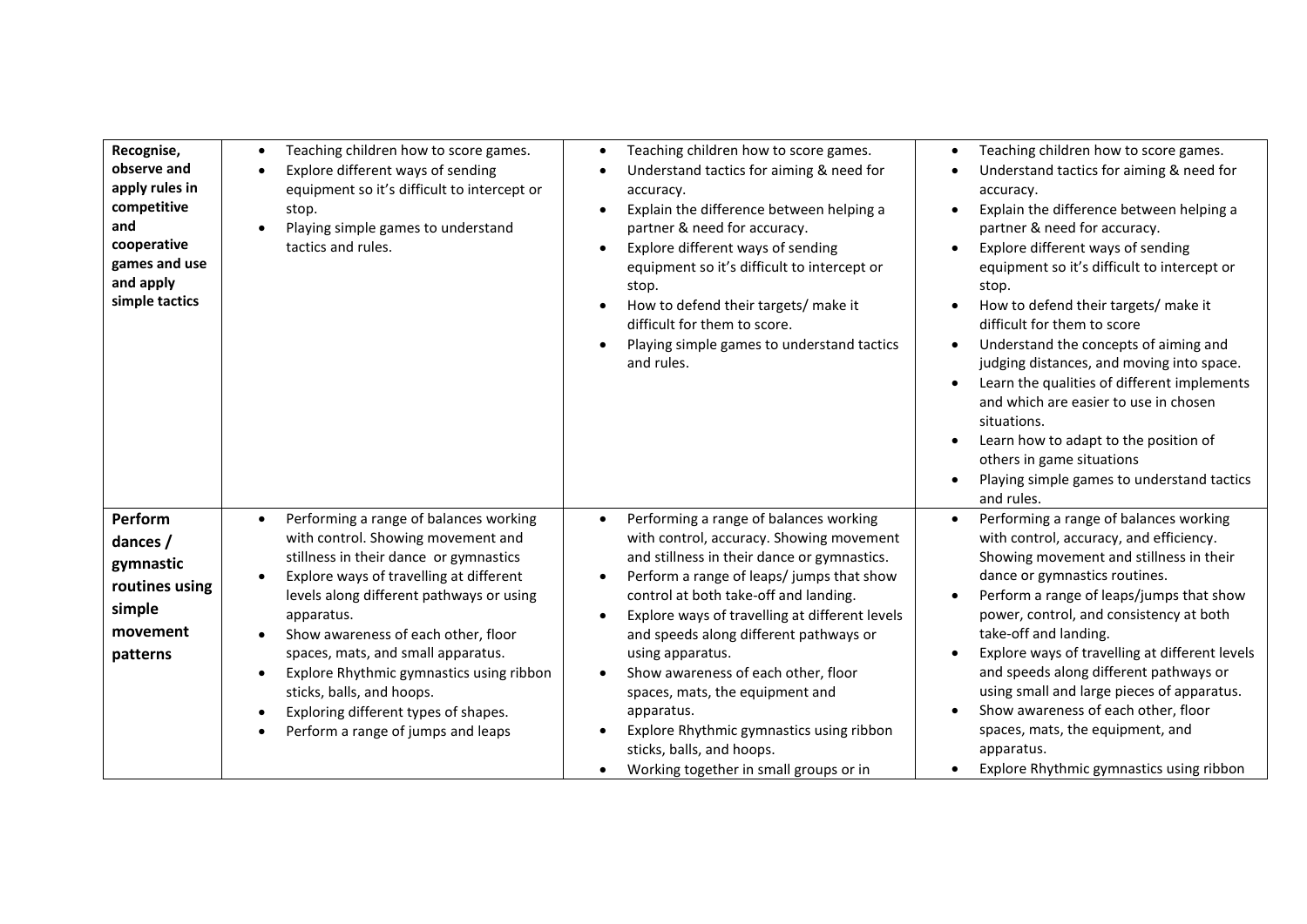|                                                            |                                                                                                                                              | partner work.<br>Mirroring each other<br>Linking the movements and basic steps<br>they have learnt, whilst working under<br>control                            | sticks, balls, and hoops.<br>Working together in small groups or in<br>partner work.<br>Showing fluent control with their<br>movement in dance.<br>Mirroring each other.<br>Perform skills on the floor and large<br>apparatus.<br>Create simple movement phases with clear<br>start and finish positions in routines, link all<br>movements they have learnt with basic<br>steps, whilst working under control. |
|------------------------------------------------------------|----------------------------------------------------------------------------------------------------------------------------------------------|----------------------------------------------------------------------------------------------------------------------------------------------------------------|------------------------------------------------------------------------------------------------------------------------------------------------------------------------------------------------------------------------------------------------------------------------------------------------------------------------------------------------------------------------------------------------------------------|
| <b>Evaluating and</b><br>improving<br>performance          | Watch others movements carefully.<br>$\bullet$<br>Describe what they have done or seen<br>others do.                                         | Watch others movements carefully.<br>Describe what they have done or seen<br>others doing.<br>Copy what they see and explain why this is<br>good.              | Watch others movements carefully.<br>Describe what they have done or seen<br>others doing.<br>Copy what they see and explain why this is<br>good.                                                                                                                                                                                                                                                                |
| Knowledge and<br>understanding<br>of fitness and<br>health | Explain how their body feels before and<br>$\bullet$<br>during exercise.<br>Can they feel their heart beating fast and<br>$\bullet$<br>slow. | Understanding the benefits of regular<br>exercise and explain how they feel when<br>they exercise.<br>Understand why it's important to stay fit<br>and healthy | Understanding the benefits of regular<br>exercise and explain how they feel when<br>they exercise.<br>Understand why it's important to stay fit<br>and healthy.<br>Describe what it feels like when they<br>breathe faster during exercise.<br>Explain why running and playing games is<br>good for them.                                                                                                        |